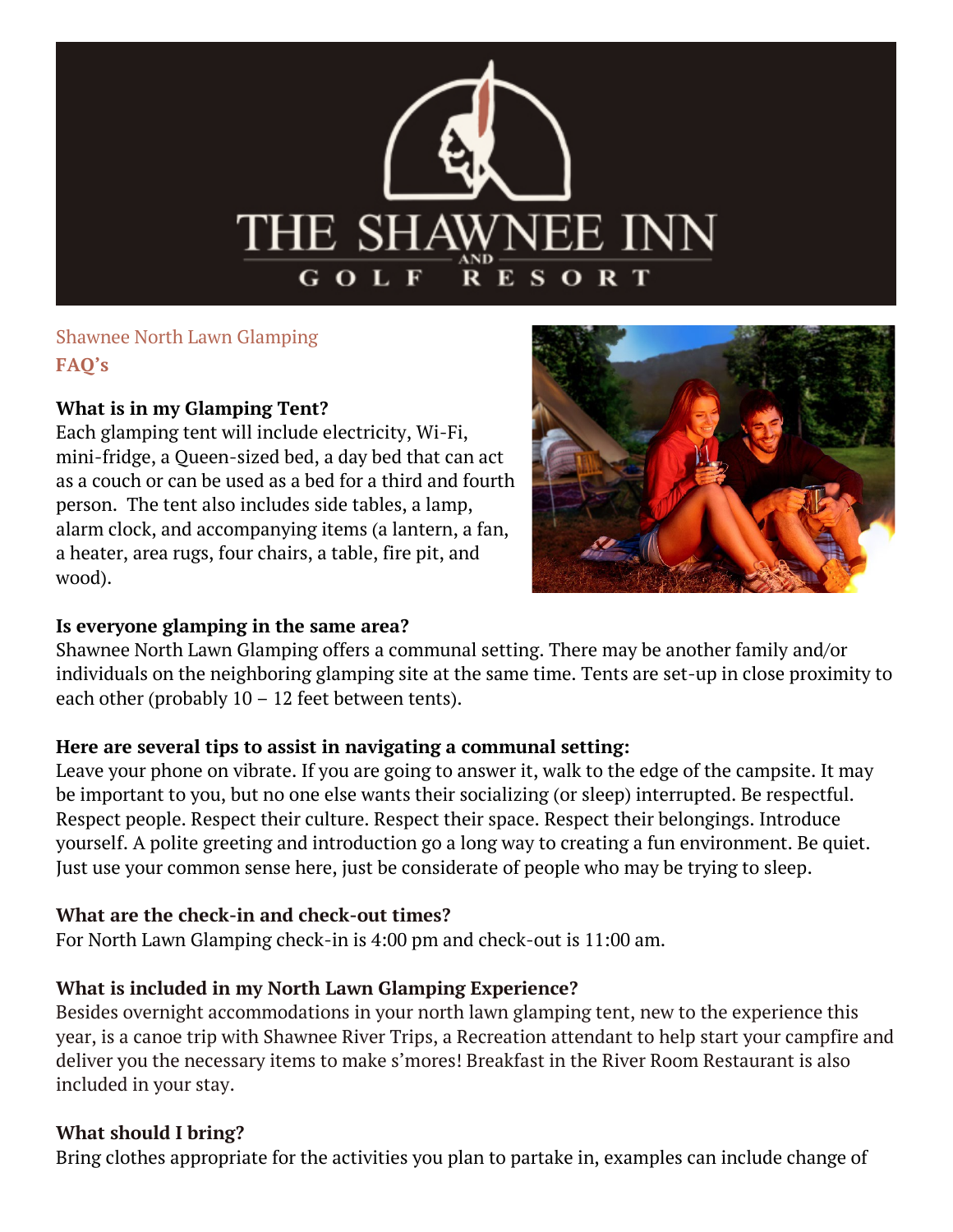clothes, sneakers (that may get wet) or water shoes, hiking boots, sunglasses, sunscreen, bug spray, and a hat. Optional items include a camera, flashlight, binoculars, swim suit, and swim towel, and an outdoor adventurous attitude. Click here for a complete list of suggested items to bring. [Click here](https://2486634c787a971a3554-d983ce57e4c84901daded0f67d5a004f.ssl.cf1.rackcdn.com/shawnee/media/Camp-Packing-List-55b7d13a1793c.pdf)  [for a complete list of suggested items to bring.](https://2486634c787a971a3554-d983ce57e4c84901daded0f67d5a004f.ssl.cf1.rackcdn.com/shawnee/media/Camp-Packing-List-55b7d13a1793c.pdf)

#### **How do I get to my tent for glamping?**

Shawnee North Lawn Glamping site is within walking distance of the main resort. Guests may come and go as they please by foot or bellman transport.

### **What if I want to go to Shawnee North Lawn Glamping during the day?**

Shawnee North Lawn Glamping is come and go as you please. Access to your glamping tent is fully available during the duration of your stay. There are locks for the front of your tent and lock boxes provided for any valuables you may want to secure.

#### **Can guests bring outside food?**

For the safety of the guest and other fellow glampers, outside food cannot be brought to the Shawnee Glamping sites. No private coolers will be allowed at glamping sites. Any food brought will be left at the resort to pick-up upon departure.

#### **Can guests bring alcohol?**

Outside alcoholic beverages cannot be brought to the glamping sites. No private coolers will be allowed at the glamping site.

#### **Does each tent have their own campfire, or do they share them?**

Each of the North Lawn Glamping tents has their own individual outdoor firepit.

#### **Can guests smoke?**

Smoking is not permitted in our tents, bathroom facilities, or fire pit areas. We recommend that all guests refrain from smoking while on the glamping trip.

#### **Can guests bring pets?**

Because Shawnee Glamping is a communal experience, pets are not permitted.

#### **Is there electric available at Shawnee North Lawn Glamping?**

 Limited electricity will be available to operate the lights provided and to charge a mobile device for Shawnee Glamping.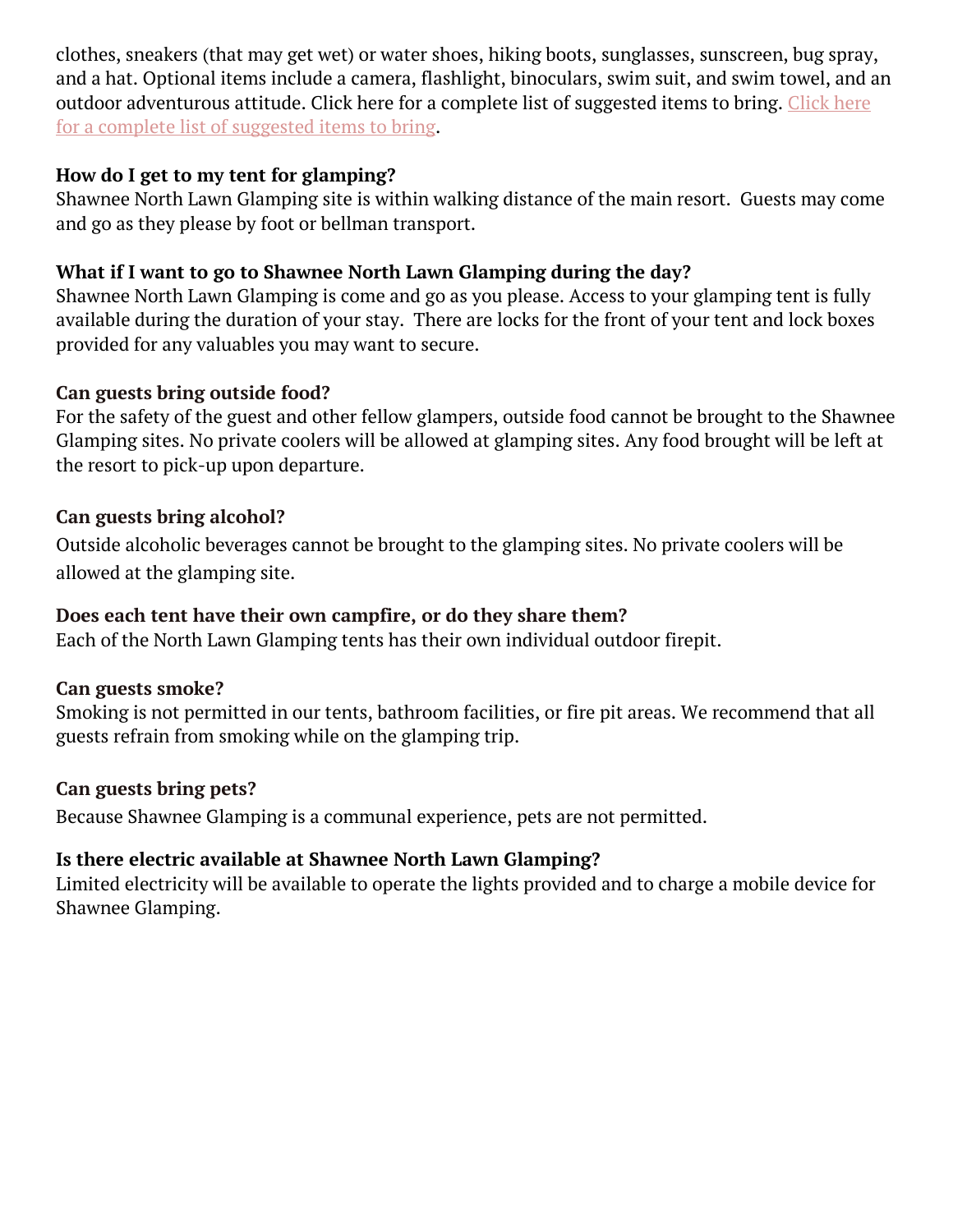## **What happens in the case of inclement weather?**

 and high winds), guests may reschedule or if Being outdoors means that sometimes we are at the mercy of Mother Nature. If there is rain, Shawnee Glamping will continue as planned. If there is severe weather (thunder, lightning, accommodations are available within the resort, guests may move into those spaces. The tents being used for Shawnee Glamping are specially designed to withstand rain and to remain dry. The tent will be able to be closed in the front to prevent water from entering. **What is the appropriate age of children for Shawnee North Lawn Glamping?** 



There is no age requirement for Shawnee North Lawn Glamping.

#### **What are the meals that will be served?**

 Shawnee North Lawn Glamping now includes breakfast in the River Room Restaurant, and all the makings for s'mores are provided in the evening for your campfire.

### **Are bathroom facilities available for Shawnee North Lawn Glamping?**

The bathroom facilities available for Shawnee North Lawn Glamping are separate men's and women's toilets and sinks, complete with plumbing. These are located directly adjacent to the glamping site connected to the Shawnee River Trip's Base.



#### **Are showers available for Shawnee North Lawn Glamping?**

Yes, Shawnee North Lawn Glamping has showers available in the men's and women's locker rooms at the Shawnee Inn. Towels, soap, and shampoo will be provided.

**What is the minimum number of people I may have in my party when booking?**  Shawnee North Lawn Glamping requires no minimum for stays. A single tent may be reserved at any time in the glamping season.

## **What is your cancellation policy?**

You may cancel up to 48 hours of your booking date with no fee charged. Any cancellation 48 hours or less from the arrival date will result in a charge for one night's stay.